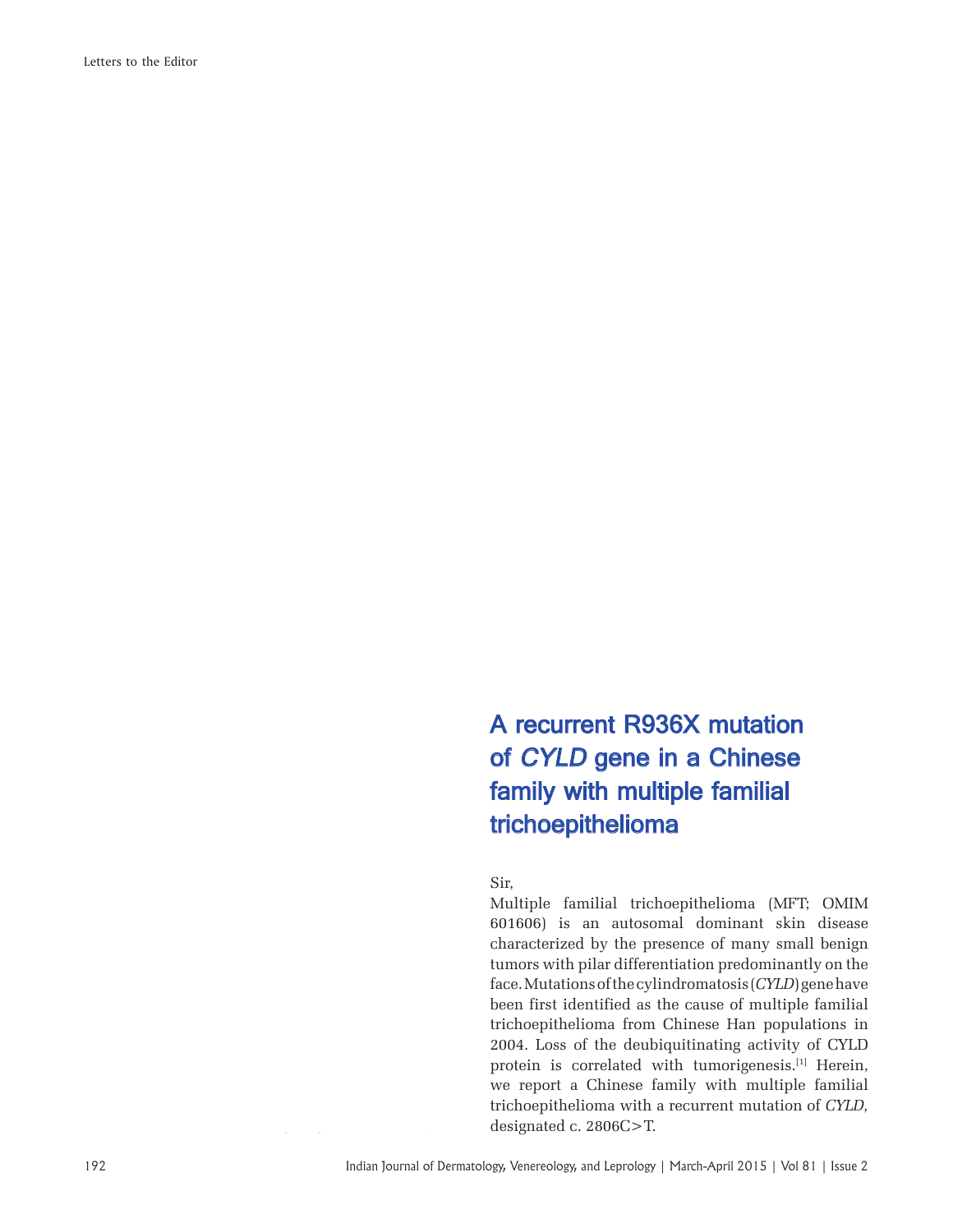In this study, a large Chinese family consisting of six multiple familial trichoepithelioma patients in three generations was investigated [Figure 1a]. The proband in the family was a 25-year-old female. She initially developed trichoepitheliomas at the age of 11 years. Dermatological examination showed numerous, dome-shaped, firm skin-colored papules and nodules involving the surface of nose, and the nasolabial folds [Figure 1b]. Lesional skin biopsy from the proband revealed the typical histopathological characteristics of trichoepithelioma, such as palisade-like arrangement of small basaloid cells and multiple horn cysts with a fully keratinized center [Figure 1c]. Blood samples were obtained from available family members and 100 unrelated controls.

After informed consent and approval of human medical and ethics committee of Southern Medical University, genomic DNA was extracted from peripheral blood with a DNA isolation kit (Simgen Inc., Hangzhou, China). Polymerase chain reactions were performed as described in a previous study.<sup>[2]</sup> All polymerase chain reaction products were directly sequenced using dye terminator chemistry on an ABI 3730xl DNA Analyzer (Applied Biosystems, Foster City, CA). In addition, samples from 100 unrelated controls were sequenced to exclude the *CYLD* polymorphisms possibilities.



**Figure 1: The circles indicate females, the squares males. Blackened symbols represent affected individuals, open symbols represent unaffected individuals. The proband in the family (Individual III:2) is indicated by an arrow (a). Numerous trichoepitheliomas in the nasal region and nasolabial folds (b); Histology of trichoepithelioma excised from the face of the proband (H and E, 100×). Well-demarcated nodules consist of small basaloid cells that are arranged in a palisade-like pattern; multiple horn cysts with a fully keratinized center surrounded by**  basaloid cells lie free in the fibrous stroma. (c)

Sequence analysis identified a recurrent nonsense mutation, a change of C to T at nucleotide position 2806 in exon 20 in *CYLD* gene, resulting in a substitution of arginine (CGA) to terminal code (TGA) at position 936(p.R936X) in the proband [Figure 2a]. The same mutation was not found in 100 unrelated individuals [Figure 2b].

The mutation c. 2806C>T (p.R936X) in *CYLD* has been reported in several studies. Bowen *et al*. identified a heterozygous R936X mutation in a Canadian woman with Brooke–Spiegler syndrome (BSS) who had cylindromas and trichoepitheliomas.[3] In a 73-year-old male with cylindromatosis and turban tumor syndrome, the heterozygous 2806C>T transition in the *CYLD* gene was identified. His two children, also carrying the mutation, had multiple familial trichoepithelioma without cylindromas. The findings suggested phenotypic variation of a single genetic defect.[4] The same nonsense mutation was identified in a woman of Czech ethnic background, who was one case from a series of 24 cases who developed malignant neoplasms arising in preexisting benign spiradenoma  $(n = 20)$ , cylindroma  $(n = 2)$ , or spiradenocylindroma  $(n = 2)$ .<sup>[5]</sup> The development of malignant transformation in benign neoplasms in patients with p.R936X mutation of *CYLD* gene may be due to a second mutation in the tumor tissue or a homozygous c. 2806C>T mutation. Unfortunately, none of the previous studies were able to provide evidence of such mutation in patients who developed the malignant neoplasms.

In this study, we reported a large Chinese family with multiple familial trichoepithelioma and identified a



**Figure 2: (a) Heterozygous c.2806(C>T) (p.R936X) mutation in exon 20 of the CYLD gene in proband of the pedigree. (b) Sequence of exon 20 of the CYLD gene in normal controls**